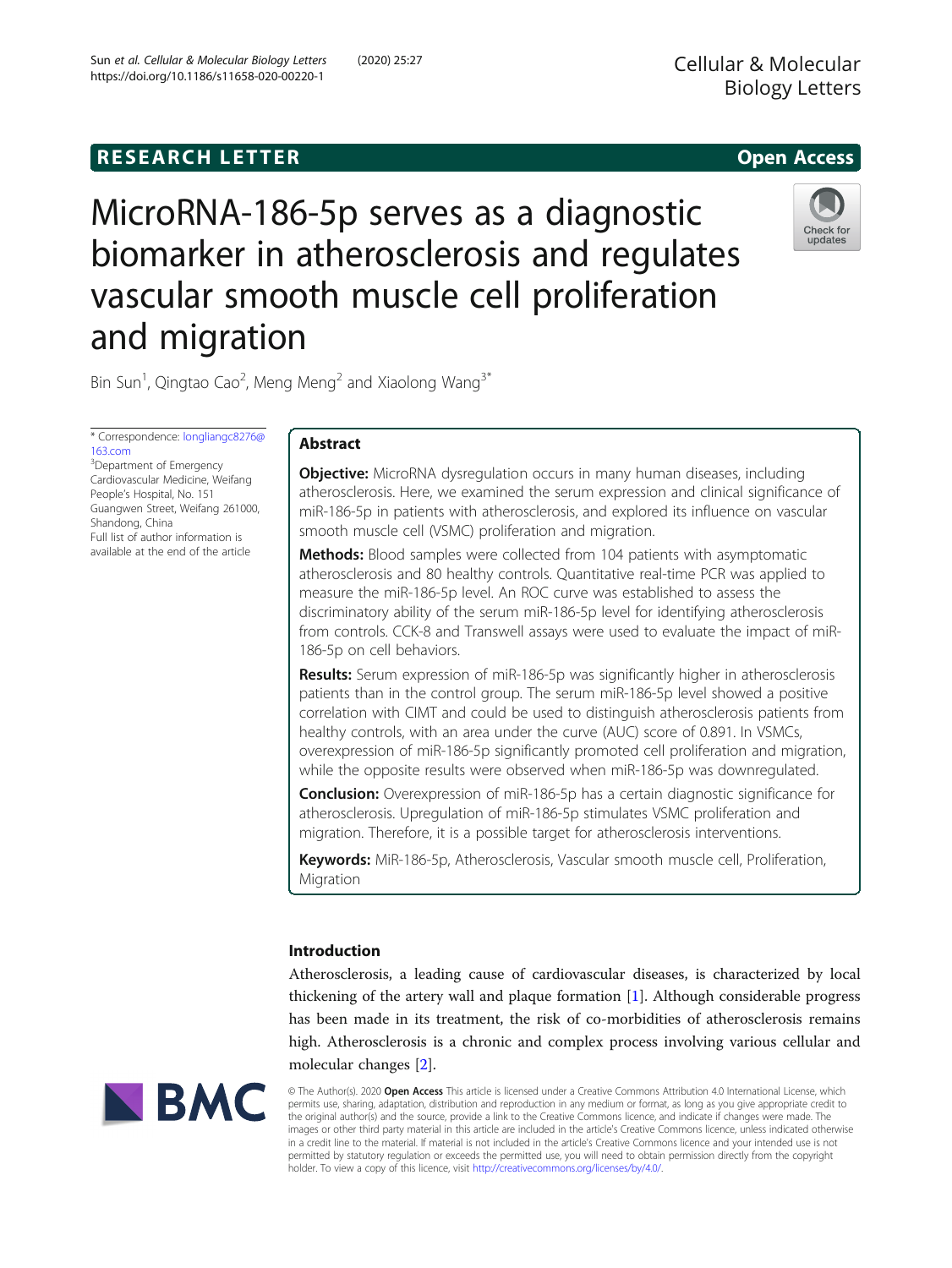Abnormal vascular smooth muscle cell (VSMC) behavior has been suggested to participate in its progression as VSMC proliferation and apoptosis are associated with the formation and vulnerability of atherosclerotic plaques [[3,](#page-7-0) [4\]](#page-7-0). It is important to further explore the underlying molecular mechanisms involved in those pathophysiological process.

MicroRNAs (miRNAs) affect various biological processes by regulating target mRNA expression [[5\]](#page-7-0). MiRNA dysregulation occurs in multiple human diseases, including atherosclerosis [[6,](#page-7-0) [7\]](#page-7-0), and the clinical values of these aberrantly expressed miRNAs are leveraged in the diagnosis and prognosis of human diseases [[7,](#page-7-0) [8\]](#page-7-0).

MiR-29b overexpression is detected in the serum of atherosclerosis patients, and its expression level is positively associated with carotid intima-media thickness (CIMT) of patients [\[9](#page-7-0)]. Another study by Jeong et al. found that the serum miR-212 level shows a significant increase in atherosclerosis patients and identified circulating miR-212 as a novel marker of atherosclerosis [\[7\]](#page-7-0). The plasma miR-186-5p level is also aberrant in the early stage of acute myocardial infarction (AMI) and there is an evident correlation between the occurrence of AMI and the presence of atherosclerosis [\[10,](#page-7-0) [11\]](#page-7-0). Another study on the role of miRNAs in ascending aortic aneurysm found that miR-186-5p can distinguish aneurysmal tissue from unchanged tissue and is involved in smooth muscle differentiation and contractility [\[12](#page-7-0)]. However, its role and underlying mechanism in atherosclerosis have not been reported.

In this study, serum miR-186-5p levels were measured in clinical samples from atherosclerosis patients. Its clinical value and effects on VSMC proliferation and migration were also investigated.

#### Materials and methods

## Study population and sample collection

The survey protocol was approved by the Research and Ethics Review Committee of the Yidu Central Hospital of Weifang. It was designed in accordance with the principles of the Declaration of Helsinki. All the recruited individuals signed written informed consent.

The subjects were 104 patients with asymptomatic atherosclerosis and 80 healthy controls. The diagnosis of atherosclerosis was based on the value of the carotid intimamedia thickness (CIMT) of the common carotid artery. Cases with CIMT  $\geq$ 0.9 mm but < 1.2 mm were identified as having asymptomatic atherosclerosis [\[13](#page-7-0)]. Demographic and clinical data were recorded. Individuals with a history of smoking, diabetes, cardiovascular and cerebrovascular diseases, cancer, inflammatory diseases or relevant medical treatment were excluded from the study. Fasting blood samples were collected, immediately centrifuged, and then stored at − 80 °C.

#### Cell culture and treatment

VSMCs were provided by the American Type Culture Collection (ATCC, USA) and incubated in Dulbecco's modified Eagle's medium (DEME; Gibco, USA) containing 10% fetal bovine serum (FBS; PAN, Germany). MiR-186-5p mimic, miR-186-5p inhibitor and their negative controls (mimic NC, inhibitor NC) were purchased form RiboBio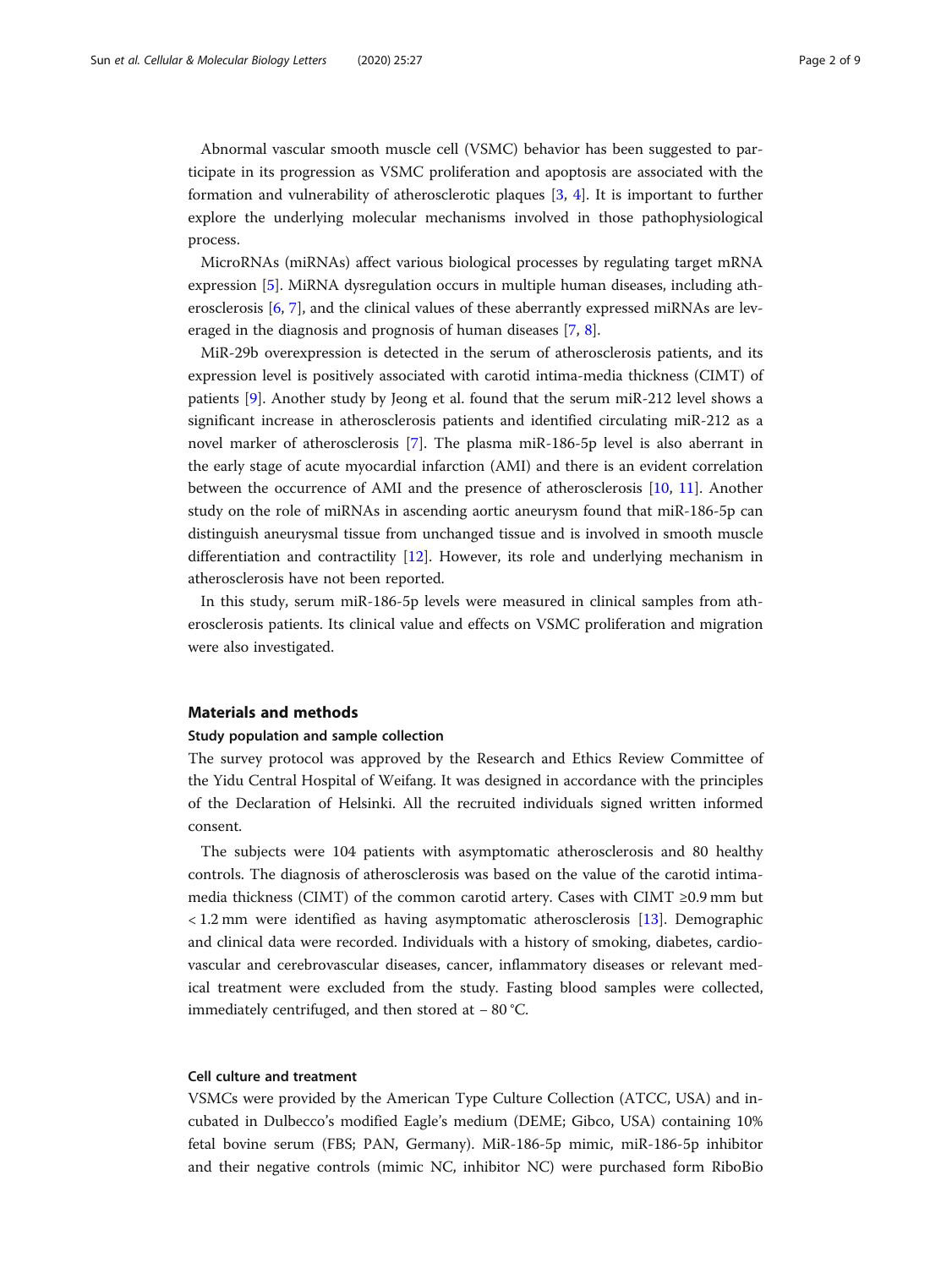(China) and transfected into cells using Lipofectamine 2000 (Invitrogen, USA) according to the manufacturer's instructions.

## Quantitative real-time PCR

Total RNA was isolated using TRIzol reagent (Invitrogen, USA) and then reverse transcribed into cDNA using PrimeScript RT Reagent Kit (Takara, Japan). Quantitative real-time PCR was carried out to determine the gene expression using a SYBR Premix Ex Taq II Kit (Takara, China). U6 was the internal control and the comparative delta  $C_T$  (2<sup>−∆∆Ct</sup>) method was applied to calculate the relative gene expression.

#### CCK-8 assay

A CCK-8 assay kit (Dojindo, Japan) was used to evaluate cell proliferation. 48 h posttransfection, cells were inoculated into 96-well plates ( $5 \times 10^4$  cells/well). Then the cell viability was analyzed every 24 h by reading the absorbance at 450 nm under an ELx800 absorbance microplate reader (Bio-Tek Instruments, USA).

## Cell Transwell assay

Cell migration was measured using Transwell chambers (Corning, USA). The transfected cells  $(5 \times 10^4$  cells/well) were inoculated into the upper chambers of the inserts in serum-free DMEM and DMEM plus 10% FBS was added into the lower chamber as the attractant. 24 h post-incubation, the cells on the lower membrane were stained using 0.1% crystal violet. Five fields were selected randomly, and the number of cells were counted under an Olympus microscope (Olympus Corporation, Japan).

#### Statistical analysis

All data analysis was carried out using SPSS 23.0 software (SPSS, USA) and GraphPad Prism 7.0 software (GraphPad Software, USA). Student's t test was applied for comparisons of two groups, while one-way ANOVA was applied for comparisons of multiple groups. The Spearman correlation coefficient was used to evaluate the correlation between continuous variables. A receiver operating characteristic (ROC) curve was created for the assessment of the predictive power of miR-186-5p for atherosclerosis.  $p \lt$ 0.05 indicates a statistically significant difference.

## Results

## Participant characteristics

The participants' demographic and clinical characteristics are outlined in Table [1](#page-3-0). No significant difference was detected between atherosclerosis patients and the control group ( $p > 0.05$ ) for age, gender, body mass index (BMI), total cholesterol, high density lipoprotein cholesterol (HDL-C), low density lipoprotein cholesterol (LDL-C), triglycerides, heart rate, systolic blood pressure (SBP) and diastolic blood pressure (DBP). However, atherosclerosis patients had a significantly higher level of the C-reactive protein (CRP) than the control group ( $p < 0.001$ ).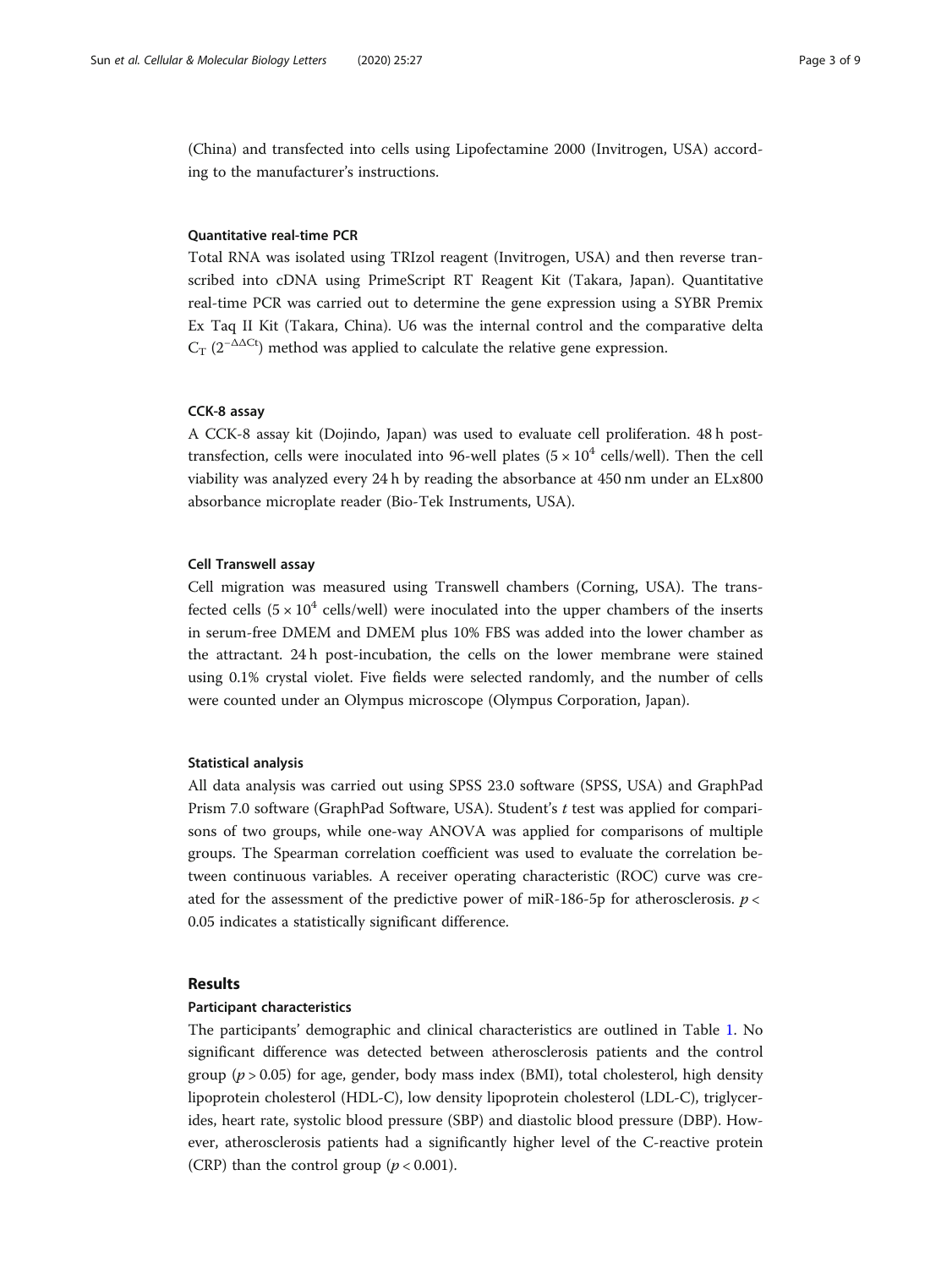#### <span id="page-3-0"></span>**Table 1** Demographic and clinical data for the study population

| Features                  | Healthy controls $(n = 80)$ | atherosclerosis patients ( $n = 104$ ) | $p$ value |
|---------------------------|-----------------------------|----------------------------------------|-----------|
| Age (years)               | $47.98 \pm 5.53$            | $48.89 \pm 5.06$                       | 0.242     |
| Gender (male/female)      | 40/40                       | 56/48                                  | 0.605     |
| BMI ( $kg/m2$ )           | $23.49 \pm 2.57$            | $23.90 \pm 2.69$                       | 0.290     |
| Total cholesterol (mg/dl) | $189.98 \pm 30.53$          | $195.96 \pm 26.36$                     | 0.156     |
| HDL-C (mg/dl)             | $52.03 \pm 9.08$            | $50.95 \pm 7.75$                       | 0.389     |
| LDL-C (mg/dl)             | $126.74 \pm 16.74$          | $127.68 \pm 21.66$                     | 0.739     |
| Triglyceride (mg/dl)      | $163.03 \pm 29.42$          | $173.38 \pm 40.04$                     | 0.053     |
| Heart rate (beats/min)    | $76.33 \pm 7.10$            | $75.28 \pm 6.32$                       | 0.293     |
| SBP (mm Hg)               | $129.91 \pm 12.71$          | $129.64 \pm 13.68$                     | 0.892     |
| DBP (mm Hg)               | $79.53 \pm 7.52$            | $80.93 \pm 6.56$                       | 0.178     |
| $CRP$ (mg/l)              | $6.29 \pm 1.86$             | $20.87 \pm 2.97$                       | 0.000     |
| $CIMT$ (mm)               | $0.45 \pm 0.12$             | $1.04 \pm 0.07$                        | 0.000     |

## Serum miR-186-5p levels in atherosclerosis patients

The miR-186-5p levels in the serum of atherosclerosis patients were measured using quantitative real-time PCR. They had significantly higher miR-186-5p levels than the control group (Fig. 1,  $p < 0.001$ ).

## Correlation of miR-186-5p with CIMT in atherosclerosis patients

Carotid intima-media thickness (CIMT) is a well-established predictor for the risk of subclinical atherosclerosis [\[14](#page-7-0)]. Here, we found a positive correlation between serum miR-186-5p level and CIMT in atherosclerosis patients ( $r = 0.6634$ ,  $p < 0.001$ ; Fig. [2](#page-4-0)).

## Specificity and sensitivity of miR-186-5p as a diagnostic biomarker

An ROC curve was established to assess the discriminative ability of serum miR-186-5p for identifying atherosclerosis from controls. MiR-186-5p had an area under the curve (AUC) score of 0.891 for atherosclerosis (Fig. [3\)](#page-4-0). Based on the sensitivity (88.5%) and specificity (78.7%), a cutoff of 0.027 was determined. The results show that miR-186-5p has the ability to distinguish atherosclerosis patients from healthy controls.

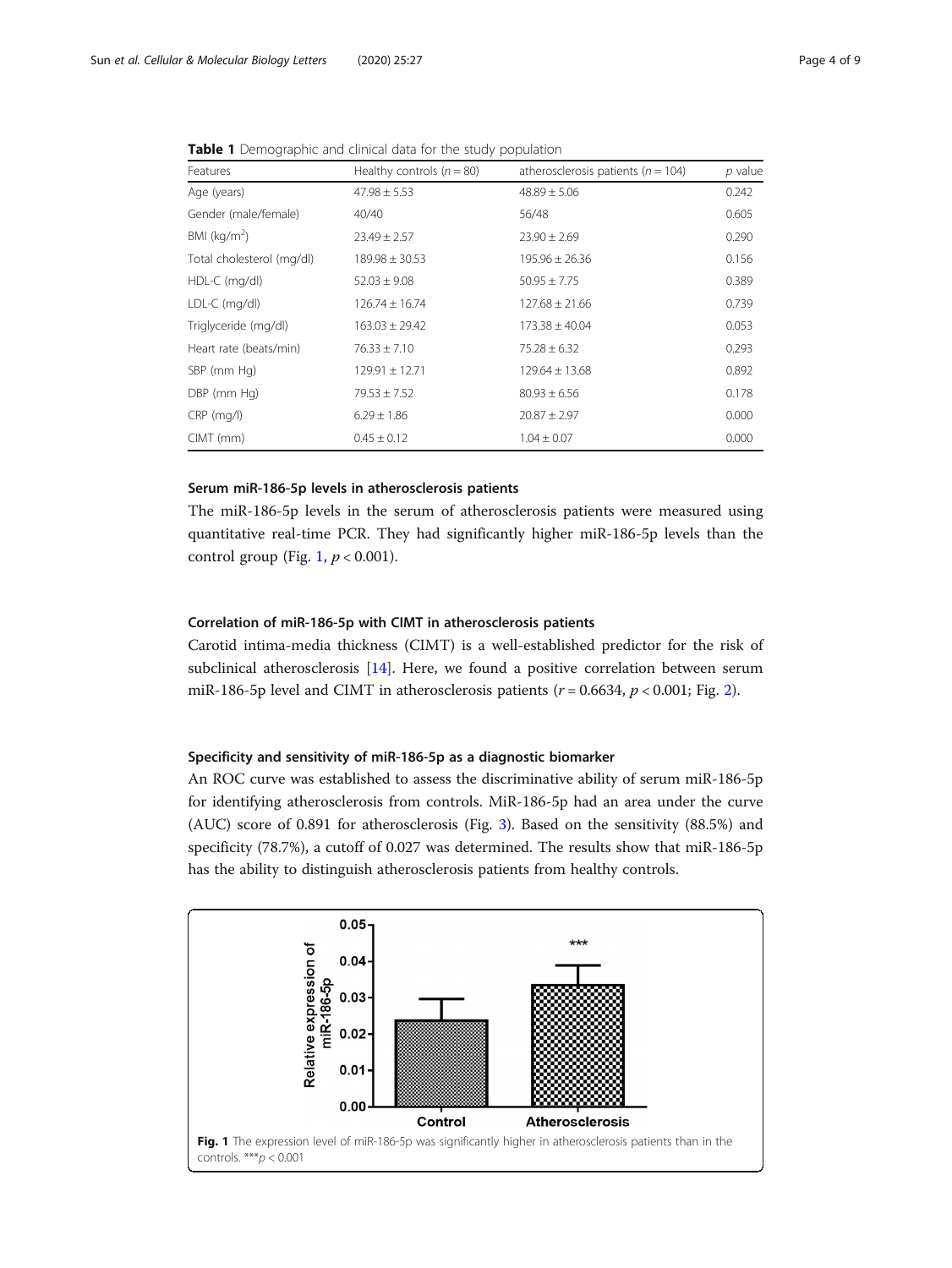<span id="page-4-0"></span>

## Effect of miR-186-5p on VSMC proliferation and migration

MiR-186-5p mimics or inhibitors were transfected into VSMCs to regulate the expression of miR-186-5p. Transfection with miR-186-5p mimics successfully and significantly elevated the level of miR-186-5p, whereas miR-186-5p inhibitors successfully and significantly downregulated its expression (Fig. [4a](#page-5-0),  $p < 0.001$ ).

The CCK8 assay results show that overexpression of miR-186-5p significantly pro-moted cell proliferation and its downregulation yielded the opposite results (Fig. [4b](#page-5-0), p < 0.001). The Transwell assay showed that the number of migrating cells increased significantly after overexpression of miR-186-5p and decreased after its downregulation (Fig. [4c](#page-5-0),  $p < 0.001$ ). We concluded that miR-186-5p promotes VSMC proliferation and migration.

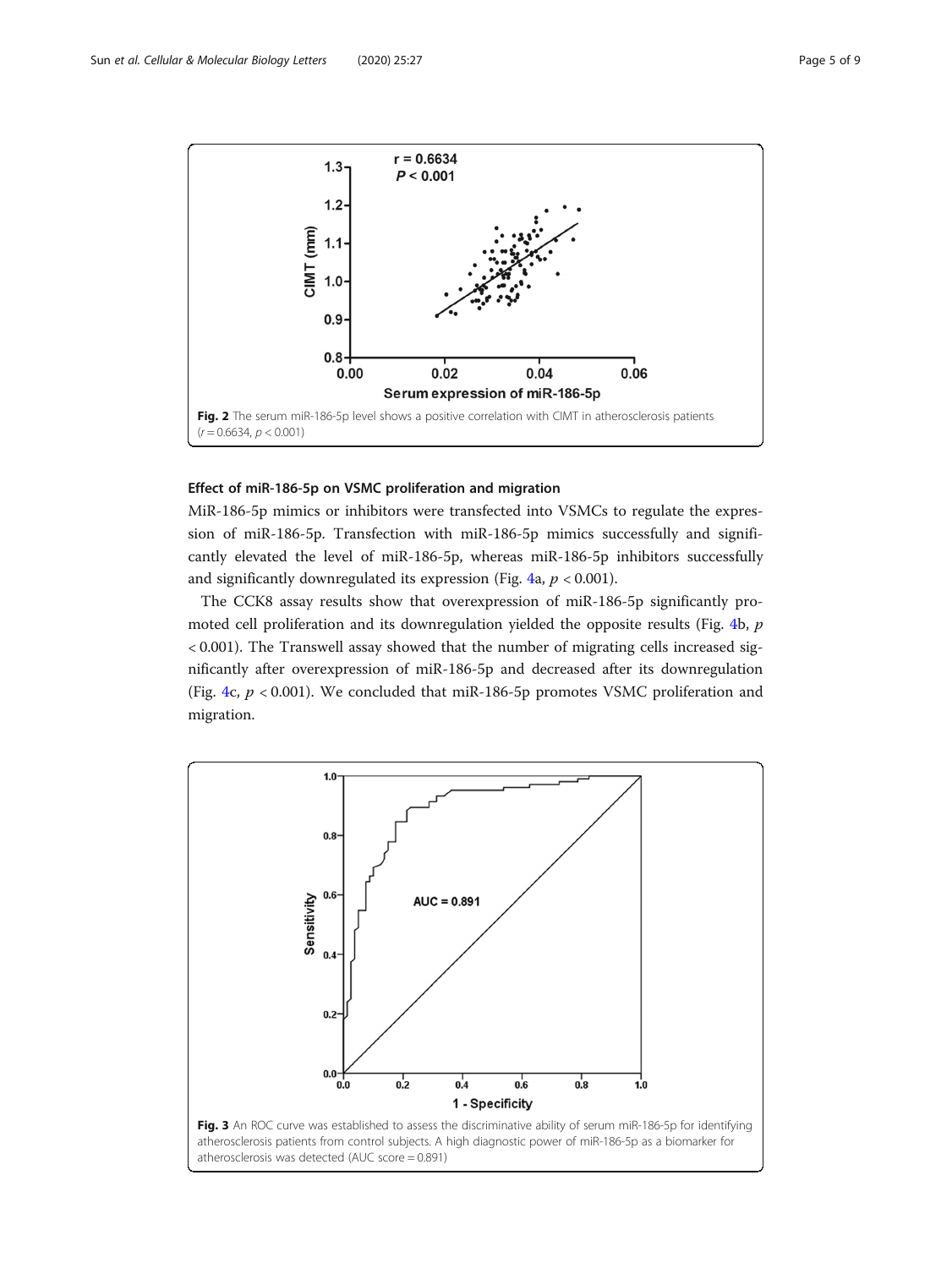<span id="page-5-0"></span>

## **Discussion**

The dysregulation of various miRNAs in atherosclerosis has been widely reported [\[7](#page-7-0), [9](#page-7-0), [15](#page-7-0)]. Our study results show an elevated serum miR-186-5p level in atherosclerosis patients, meaning that miR-186-5p might have a function in its occurrence and pathogenesis. Wang et al. determined overexpression of miR-186-5p in AMI and identified circulating miR-186-5p as a promising novel diagnostic biomarker for this condition [[10\]](#page-7-0). Another study proved that the miR-186-5p expression level is significantly elevated in ACS patients and that the high serum miR-186-5p level decreases significantly after percutaneous coronary intervention (PCI) [\[16](#page-7-0)]. These results support our findings.

Although it is well known that miRNA can be derived from different cell sources, and finally secreted into blood [\[17\]](#page-7-0), our results could not clarify the cellular source of miR-186-5p. Further research in this area will help elucidate the underlying mechanism of the effect of miR-186-5p in atherosclerosis.

The clinical value of miRNAs has been widely reported serving as non-invasive biomarkers for assessing disease occurrence and progression, including that of cardiovascular diseases [\[18,](#page-8-0) [19](#page-8-0)]. For example, the level of circulating miR-214 is higher in coronary artery disease (CAD) patients and the level of the increase indicates the severity of CAD. Alternations in the circulating miR-214 level might be a potential marker for the presence of vulnerable plaques [[20\]](#page-8-0). A high expression level of miR-1 has been identified in AMI patients. Plasma miR-1 can be used as a potential biomarker for the early diagnosis of AMI and is correlated with its progression [[21\]](#page-8-0).

In our study, an ROC curve was established to evaluate the discriminative ability of serum miR-186-5p for identifying atherosclerosis patients from healthy individuals. Serum miR-186-5p was proved to have a high diagnostic value as a biomarker for atherosclerosis. CIMT is a well-established predictor for atherosclerosis and it contributes to the occurrence of myocardial infarction and stroke [\[22](#page-8-0), [23\]](#page-8-0). In our study, a positive association was also detected between the serum miR-186-5p level and CIMT in atherosclerosis patients. We concluded that the elevation of circulating miR-186-5p might be an efficient biomarker to predict the occurrence of atherosclerosis.

The clinical value of miR-186-5p in diagnosis and prognosis was also investigated. Dysregulation of circulating of miR-186-5p is considered to be a promising novel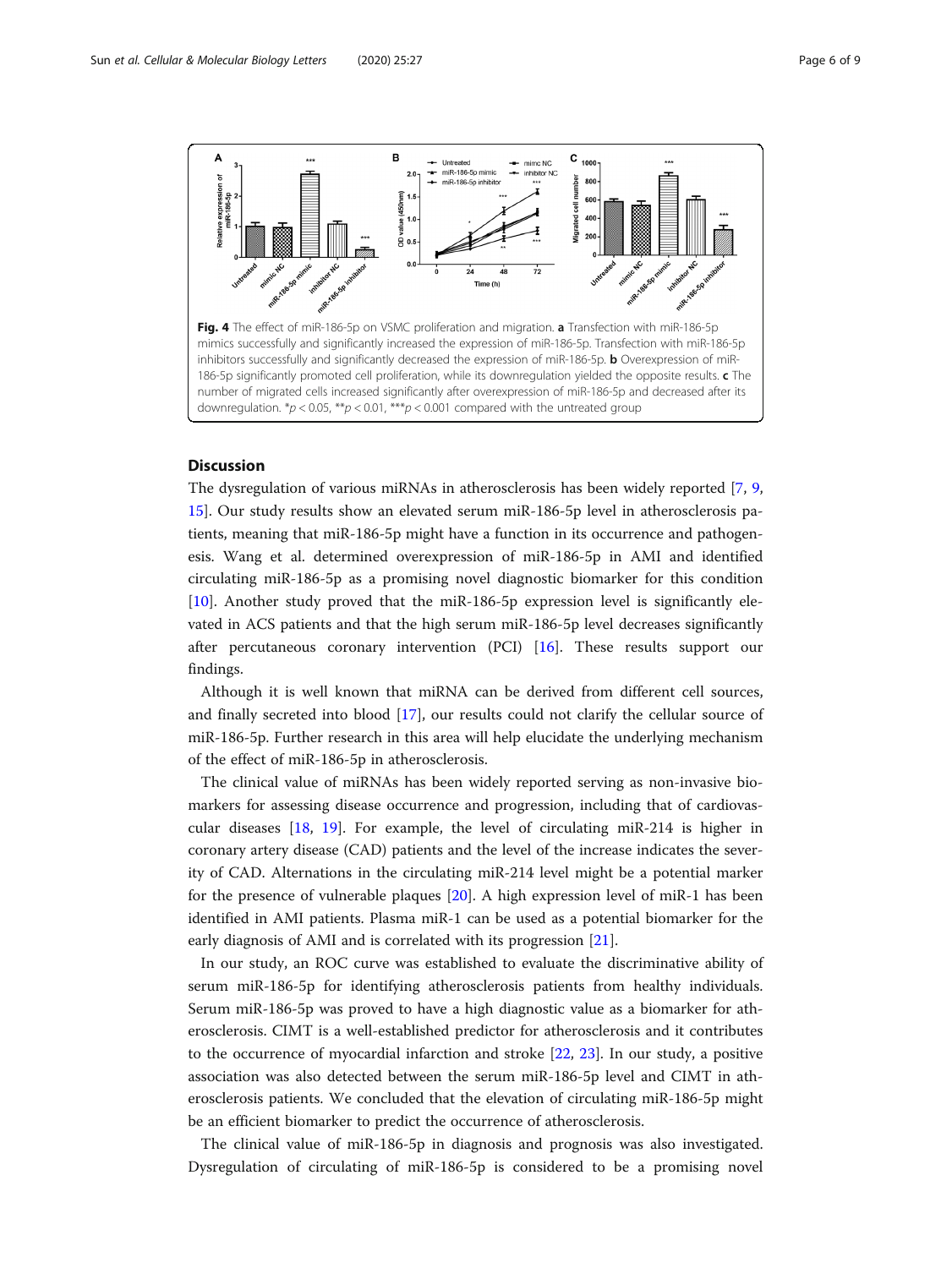diagnostic biomarker for the early phase of AMI [[10\]](#page-7-0). Summerer et al. found that miR-186-5p has a high sensitivity and specificity to classify head and neck squamous cell cancer patients from healthy people, and elevation of serum miR-186-5p is correlated with poor prognosis [\[24\]](#page-8-0).

Currently, most existing studies have identified that aberrantly expressed miRNAs exert their pathological function by dysregulating normal cell behaviors. As previous studies reported, miR-186-5p has a significant impact on cell growth, migration and invasion in several human diseases. Feng et al. demonstrated that miR-186-5p is involved in the development of lung adenocarcinoma through its promotion of cell proliferation, migration and invasion [[25](#page-8-0)]. Overexpression of serum miR-186-5p is detected in prostate cancer patients and downregulation of miR-186-5p plays an inhibitory role in cell proliferation and invasion [\[26\]](#page-8-0).

It is well known that the abnormal VSMC behavior is integral to the pathogenesis of atherosclerosis. Therefore, we further investigated the impact of miR-186-5p on the biological function of VSMCs. Overexpression of miR-186-5p was found to significantly promote cell proliferation and migration, whereas a decrease in miR-186-5p had the opposite effect. These results suggest a promoting effect of miR-186-5p on VSMC biological behaviors, which might be the mechanism underlying the role of miR-186-5p in atherosclerosis. Consistently, a major study on the role of miRNAs in ascending aortic aneurysms reported that miR-186-5p is involved in smooth muscle differentiation and contractility, which both suggest a crucial role for miR-186-5p in VSMC behaviors [\[12](#page-7-0)].

As previous evidence suggested, phosphatase and tensin homolog (PTEN) is a known target of miR-186-5p [\[25\]](#page-8-0). PTEN is a protein–lipid phosphatase that has reportedly low expression in patients with atherosclerosis [\[27,](#page-8-0) [28\]](#page-8-0). Overexpression of PTEN was found to protect against atherosclerosis through inhibition of VSMC proliferation and migration [[29](#page-8-0), [30\]](#page-8-0). PTEN is considered to be a negative regulator of PI3K signaling, leading to the inactivation of the AKT pathway [[31\]](#page-8-0). In a study about the role of miR-647 in atherosclerosis, the PTEN/PI3K/AKT pathway was proved to regulate the proliferation and migration of ox-LDL-treated human aorta VSMCs [[28](#page-8-0)].

Considering earlier findings and our current results, we speculate that miR-186-5p might be involved in the initiation and development of atherosclerosis through targeting the PTEN/PI3K/AKT pathway. Although this study provides a novel insight into the clinical and functional role of miR-186-5p in atherosclerosis, more studies are warranted to further clarify the molecular mechanisms. Additionally, our study sample is relatively small. A study with a larger population is needed to confirm our findings.

## Conclusion

We demonstrated that elevated miR-186-5p levels might have a certain diagnostic significance for atherosclerosis and that upregulation of miR-186-5p promotes the VSMC proliferation and migration. This may provide a novel concept for the therapeutic interventions of atherosclerosis.

#### Abbreviations

AUC: Area under the curve; miRNAs: MicroRNAs; CIMT: Carotid intima-media thickness; AMI: Acute myocardial infarction; VSMCs: Vascular smooth muscle cells; ACS: Acute coronary syndrome; PCI: Percutaneous coronary intervention; CAD: Coronary artery disease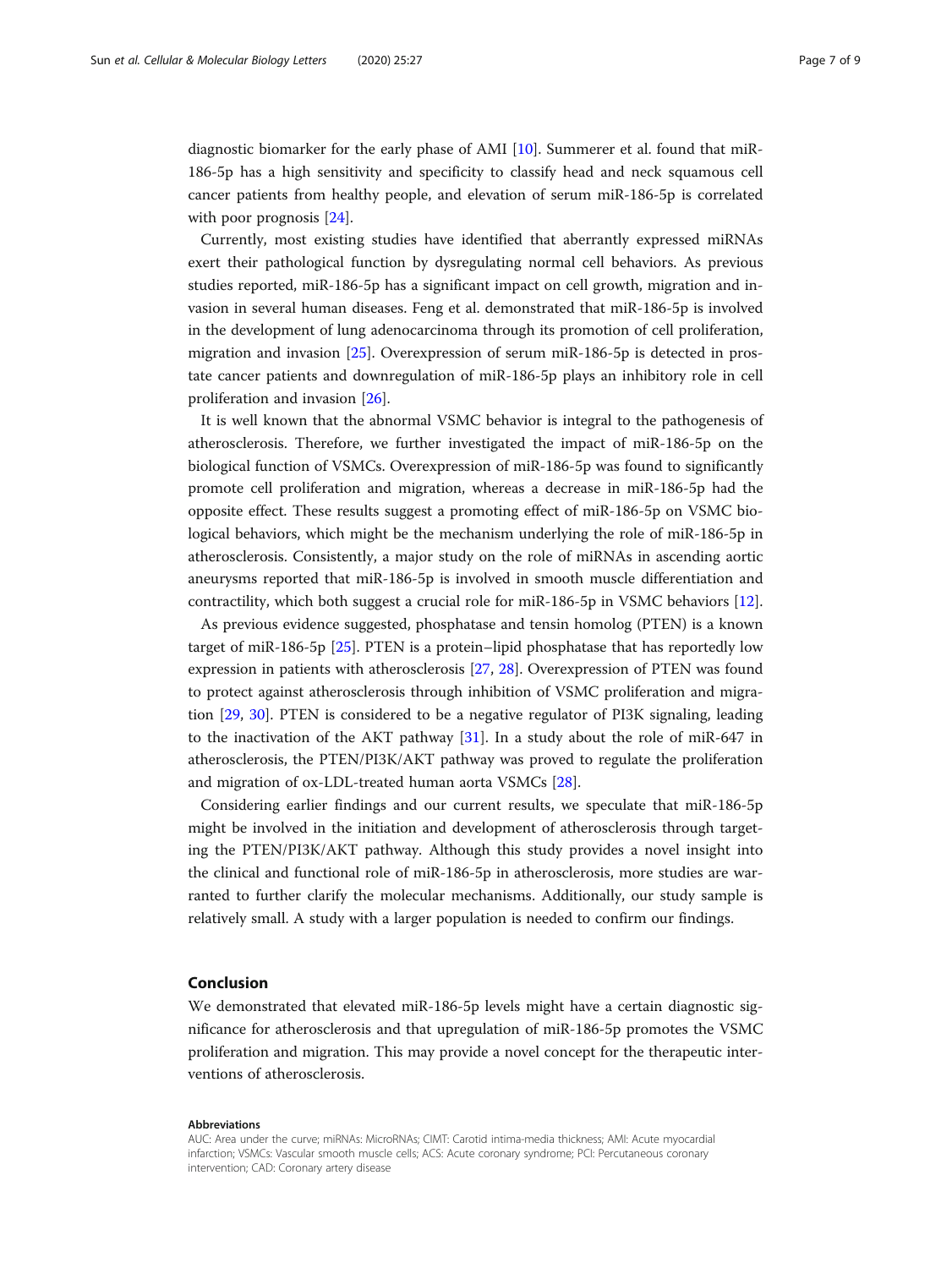#### <span id="page-7-0"></span>Acknowledgements

Not applicable.

#### Authors' contributions

Bin Sun contributed to study design, data analysis and writing of the manuscript. Qingtao Cao and Meng Meng made substantial contributions to acquisition of data. Xiaolong Wang critically reviewed and revised the manuscript. The authors read and approved the final manuscript.

#### Funding

Not applicable.

#### Availability of data and materials

All data generated or analyzed during this study are included in this published article.

#### Ethics approval and consent to participate

This study was approved by the Research and Ethics Review Committee of Yidu Central Hospital of Weifang (January 18, 2017; Number: 2017–15). It was performed in strict accordance with the ethical standards of the Declaration of Helsinki. All subjects signed written informed consent.

#### Consent for publication

Written informed consent for publication was collected from each participant.

#### Competing interests

The authors declare they have no competing interests.

#### Author details

<sup>1</sup>Department of Emergency Medicine, Yidu Central Hospital of Weifang, Weifang 262500, Shandong, China. <sup>2</sup>Department of Cardiovascular Medicine, Yidu Central Hospital of Weifang, Weifang 262500, Shandong, China 3 Department of Emergency Cardiovascular Medicine, Weifang People's Hospital, No. 151 Guangwen Street, Weifang 261000, Shandong, China.

#### Received: 3 November 2019 Accepted: 3 April 2020 Published online: 21 April 2020

#### References

- 1. Wu MY, Li CJ, Hou MF, Chu PY. New Insights into the Role of Inflammation in the Pathogenesis of Atherosclerosis. Int J Mol Sci. 2017;18(10):2034.
- 2. Zhang T, Yin H, Xue H. Evaluation of ultrasonography on carotid arteries and left ventricular function in patients with subclinical atherosclerosis. Exp Ther Med. 2019;17(6):4465–70.
- 3. Basatemur GL, Jorgensen HF, Clarke MCH, Bennett MR, Mallat Z. Vascular smooth muscle cells in atherosclerosis. Nat Rev Cardiol. 2019;16(12):727–44.
- 4. Wang J, Uryga AK, Reinhold J, Figg N, Baker L, Finigan A, et al. Vascular smooth muscle cell senescence promotes atherosclerosis and features of plaque vulnerability. Circulation. 2015;132(20):1909–19.
- 5. Peng P, Chen T, Wang Q, Zhang Y, Zheng F, Huang S, et al. Decreased miR-218-5p levels as a serum biomarker in bone metastasis of prostate Cancer. Oncol Res Treat. 2019;42(4):165–85.
- 6. Du P, Lai YH, Yao DS, Chen JY, Ding N. Downregulation of microRNA-1246 inhibits tumor growth and promotes apoptosis of cervical cancer cells by targeting thrombospondin-2. Oncol Lett. 2019;18(3):2491–9.
- 7. Jeong HS, Kim JY, Lee SH, Hwang J, Shin JW, Song KS, et al. Synergy of circulating miR-212 with markers for cardiovascular risks to enhance estimation of atherosclerosis presence. PLoS One. 2017;12(5):e0177809.
- 8. Dai F, Chen G, Wang Y, Zhang L, Long Y, Yuan M, et al. Identification of candidate biomarkers correlated with the diagnosis and prognosis of cervical cancer via integrated bioinformatics analysis. Onco Targets Ther. 2019;12:4517–32.
- 9. Huang YQ, Li J, Chen JY, Zhou YL, Cai AP, Huang C, et al. The Association of Circulating MiR-29b and Interleukin-6 with subclinical atherosclerosis. Cell Physiol Biochem. 2017;44(4):1537–44.
- 10. Wang KJ, Zhao X, Liu YZ, Zeng QT, Mao XB, Li SN, et al. Circulating MiR-19b-3p, MiR-134-5p and MiR-186-5p are promising novel biomarkers for early diagnosis of acute myocardial infarction. Cell Physiol Biochem. 2016;38(3):1015–29.
- 11. De Jesus NM, Wang L, Herren AW, Wang J, Shenasa F, Bers DM, et al. Atherosclerosis exacerbates arrhythmia following myocardial infarction: role of myocardial inflammation. Heart Rhythm. 2015;12(1):169–78.
- 12. Licholai S, Blaz M, Kapelak B, Sanak M. Unbiased profile of MicroRNA expression in ascending aortic aneurysm tissue appoints molecular pathways contributing to the pathology. Ann Thorac Surg. 2016;102(4):1245–52.
- 13. Huang YQ, Cai AP, Chen JY, Huang C, Li J, Feng YQ. The relationship of plasma miR-29a and oxidized low density lipoprotein with atherosclerosis. Cell Physiol Biochem. 2016;40(6):1521–8.
- 14. Kupfer R, Larrubia MR, Bussade I, Pereira JRD, Lima GAB, Epifanio MA, et al. Predictors of subclinical atherosclerosis evaluated by carotid intima-media thickness in asymptomatic young women with type 1 diabetes mellitus. Arch Endocrinol Metab. 2017;61(2):115–21.
- 15. Faccini J, Ruidavets JB, Cordelier P, Martins F, Maoret JJ, Bongard V, et al. Circulating miR-155, miR-145 and let-7c as diagnostic biomarkers of the coronary artery disease. Sci Rep. 2017;7:42916.
- 16. Li Z, Wu J, Wei W, Cai X, Yan J, Song J, et al. Association of Serum miR-186-5p with the prognosis of acute coronary syndrome patients after percutaneous coronary intervention. Front Physiol. 2019;10:686
- 17. Navickas R, Gal D, Laucevicius A, Taparauskaite A, Zdanyte M, Holvoet P. Identifying circulating microRNAs as biomarkers of cardiovascular disease: a systematic review. Cardiovasc Res. 2016;111(4):322–37.